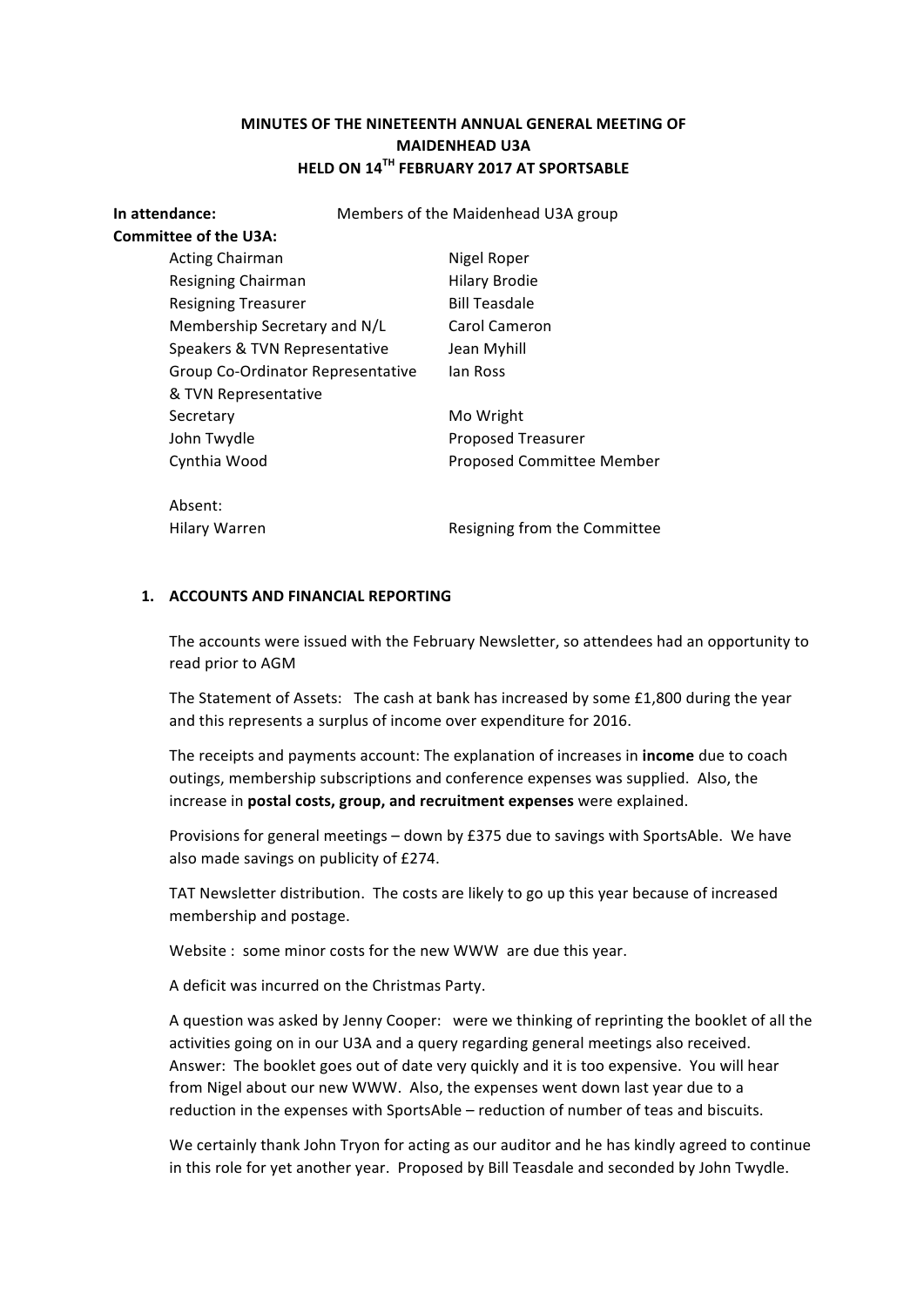The proposal to elect John Twydle as Treasurer was signed by Bill Teasdale and seconded by Hilary Brodie. The audience agreed.

# **2. CHAIRMAN'S REPORT**

Note: This is a summary and a full report can be found on our website (www.maidenheadu3a.org.uk)

An introduction was made to new members, those without email addresses (85) and what we are going to do: link to a friend with an email.

We hold two meetings a year to welcome new members and introduce them to all of our groups. We also hold a Convenors' meeting to say a big thankyou to them.

Beacon was mentioned as this proves an excellent management database: easy to manage, issue emails to members and convenors, and we are going to obtain a barcode scanner so that we can use this on your membership badges each month (no more signing in but you will have to do so if you forget your badges).

Jenny Cooper raised a question: Can she have a copy of the new members listing? Nigel agreed he would let her have one.

Other issues: what the Committee can do to help members; the new WWW; the success of the Christmas party and how we are going to work towards live music this year.

The proposal to elect Cynthia Wood to the Committee was signed by Bill Teasdale and Hilary Wood. Agreement from the audience.

The Chairman's Report was proposed by Mary-Lou Kellaway and seconded by Margarette Shore.

# **3. GROUP CONVENORS REPORT**

Ian started by echoing Nigel's thanks to the conveners, group leaders and group members, who run their own show and make the interest groups successful through their active leadership and participation.

We currently have 67 interest groups and our records indicate that a large majority of our members participate in at least one group. When a larger space or special facilities are needed, we will help find a suitable venue and subsidies are usually available.

It is true that about 80% of our groups are at or close to their maximum number. There are of course waiting lists and other ways round this, such as moving to larger premises or dividing the group in two and one of the roles of the Committee is to help resolve these situations, while recognising there may be other issues. For example, more advanced groups understandably may not wish to be held up by beginners.